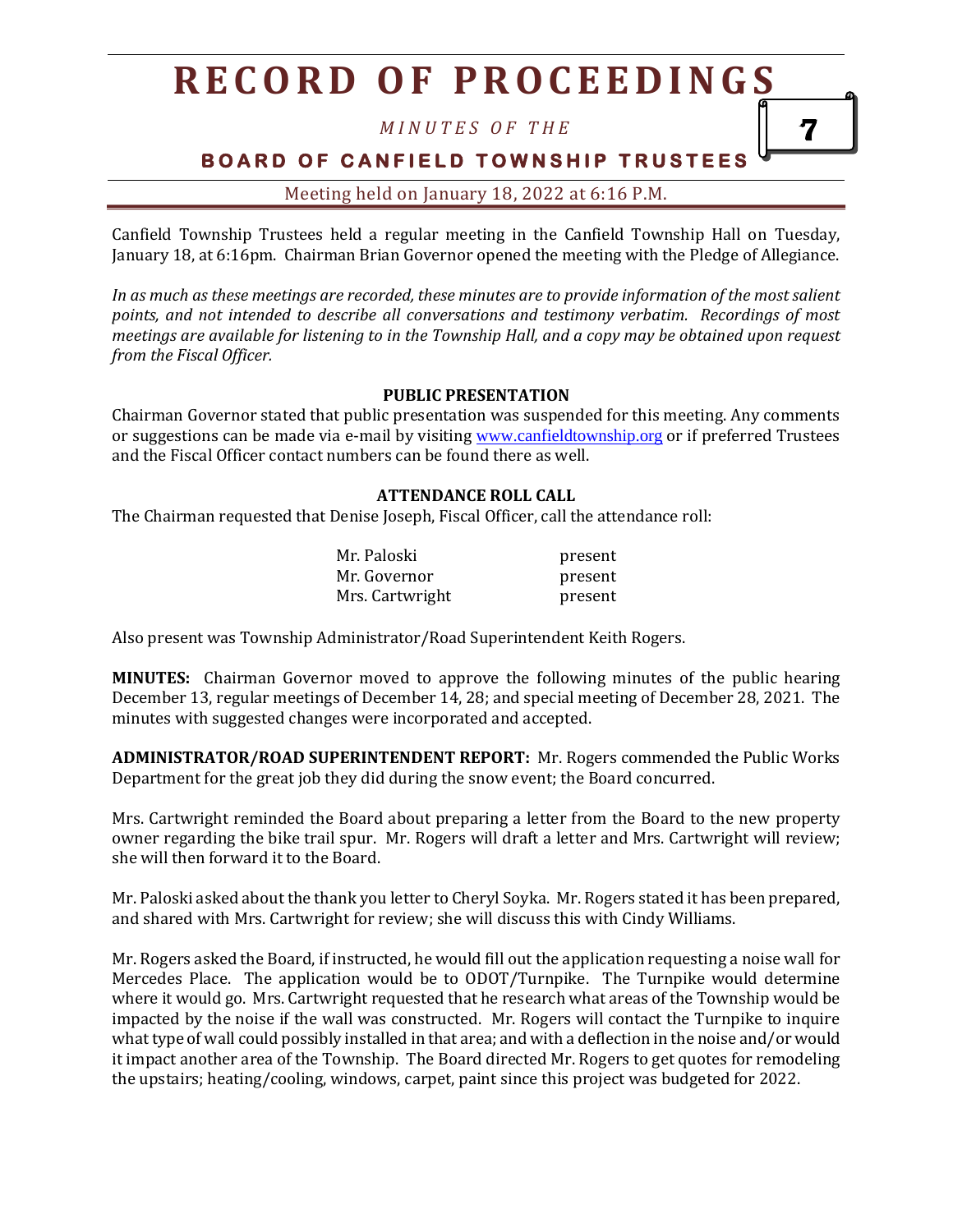# **R E C O R D O F P R O C E E D I N G S** *M I N U T E S O F T H E* **BOARD OF CANFIELD TOWNSHIP TRUSTEES** 8

Meeting held on January 18, 2022 at 6:16 P.M.

**Public Works Report:** No discussion.

**ZONING REPORT:** Mr. Governor and the Board discussed the Zoning Commission and Zoning Board of Appeals appointments. Mrs. Joseph stated the Board members would be considered employees of the Township; receive W-2's and be paid at the end of the year. According to ORC the term of one member of the Zoning Commission and Board should expire every year, however currently that isn't so for the Township, therefore the Trustees will take the opportunity to do so with this set of appointments. Mrs. Cartwright stated this was probably due to appointees not fulfilling the terms of the individuals they were replacing, instead they were appointed to fiveyear terms.

Mrs. Cartwright suggested the Board begin conversation on the houses the Township is looking to have torn down and the funding for this endeavor. Mr. Rogers stated the Township could apply for a Community Development Block Grant (CBDG) or possible funding from the Mahoning County Commissioners. Funding would be used for the house on Fairway.

Mr. Governor moved to accept the Administrator/Road Superintendent, Public Works and Zoning Reports as presented.

**FISCAL OFFICER REPORT:** Mrs. Joseph stated that super blanket purchase orders were opened for 2022 which may be used for many line items to pay vendors. Mr. Governor stated this gives flexibility within a fund. Mrs. Cartwright inquired on adjustments on the purchase orders. Mrs. Joseph stated all purchase orders can be adjusted or closed; no monies can be added; also, monies need to be transferred from the General Fund to the Road Fund.

Mrs. Joseph stated a CD at Premier Bank had matured and discussion followed regarding the use of the funds, the need for the Trustees to sign the necessary paperwork and that the monies would be deposited into Farmers National Bank.

Mr. Governor stated that the new 1-ton truck payment to Allstate Ford is required and the Board discussed paying for it in cash, however Mrs. Cartwright voiced concerns of being \$900,000 plus over budget. The Board decided to discuss the matter further at a budget meeting on January 25, 6:00pm, before the Trustee's regular meeting.

Mrs. Joseph updated the Credit Card policy to reflect Keith Rogers spending limit of \$5,000.

**Correspondence/Other:** Six sets of Cemetery Deeds required the Trustees' signatures; Elaine Turose lot #530, Timothy Turose lot #531, Veronica Boszé lot #643, Robert Anthony Boszé lot #644, Shereé Boszé lot #697, and Dean R. Boszé lot #698.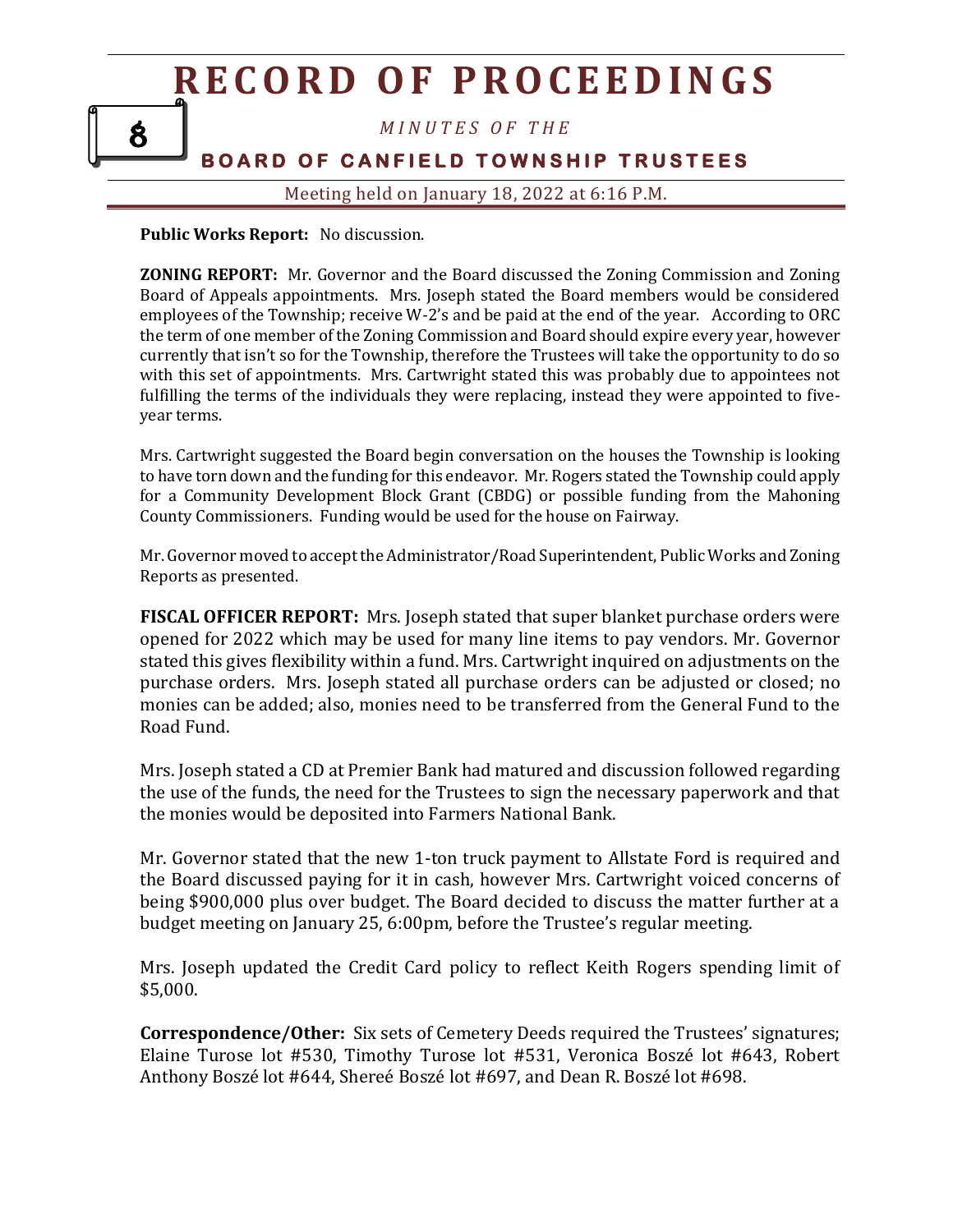*M I N U T E S O F T H E*

**BOARD OF CANFIELD TOWNSHIP TRUSTEES** 

9

# Meeting held on January 18, 2022 at 6:16 P.M.

Mr. Governor moved to accept the Fiscal Officer's Report as presented.

**Discussion:** Mr. Governor stated the agreement between Canfield Township and the International Brotherhood of Teamsters Local 377 effective January 1, 2022 through December 31, 2024 is being signed this evening.

The Board discussed the Township's mailbox policy since a resident's mailbox structure (brick) was struck by the plow truck backing-up during the last snow event. The Board will take action at a future Trustee meeting, when the mailbox damage can be assessed further, however the homeowner will be notified by letter and email that the Township will pay for the damage. The Township pays \$25 for mailboxes.

Mr. Governor mentioned advertising for a full-time Public Works Department Maintenance Worker on *indeed* at a cost not to exceed \$500. A requisition will be completed. This job will also be posted on the Township's website.

Mr. Governor mentioned the email he received and forwarded to the Board from the Cardinal Joint Fire District Fire Chief regarding the new Fireworks Law. Mrs. Cartwright stated before the Township sets any policies by resolution, the Board should talk with the Fire Chief regarding what he is recommending from a safety standpoint.

Mr. Governor stated with the recent changes to the Union Contract, the Anthem Life Insurance policy will be cancelled.

# **NEW BUSINESS/MOTIONS AND RESOLUTIONS RESOLUTION 2022-01-18-18**

### **2022 Blanket Certificate Purchase Orders**

Mr. Paloski moved to approve super blanket certificates #1 through #62 for a total of \$3,472,062.14. Mr. Governor seconded the Motion. Roll Call: Mr. Paloski, yes; Mr. Governor, yes; Mrs. Cartwright, yes. Motion carried 3 to 0.

# **RESOLUTION 2022-01-18-19**

# **Transfer from the General Fund to the Road Fund**

Mr. Paloski moved to approve transferring from the General Fund appropriation line #1000-910- 910-0000 (Transfer Out) a total of \$200,000 to the Road Fund revenue line #2141-931-0000 (Transfer In). Mr. Governor seconded the motion. Discussion: This transfer is being done at the request of the Fiscal Officer to expenditures in the Road Fund. Roll Call: Mr. Paloski, yes; Mr. Governor, yes; Mrs. Cartwright, no. Motion carried 2 to 1.

### **RESOLUTION 2022-01-18-20**

# **Appointments to Zoning Commission**

Mr. Governor moved to reappoint Andrew Resnick to a two-year term beginning January 18, 2022 and ending December 31, 2023, and Jon Ulicney to a five-year term beginning January 18, 2022, and ending December 31, 2026 to the Zoning Commission Board and Veronica Smith to assume the term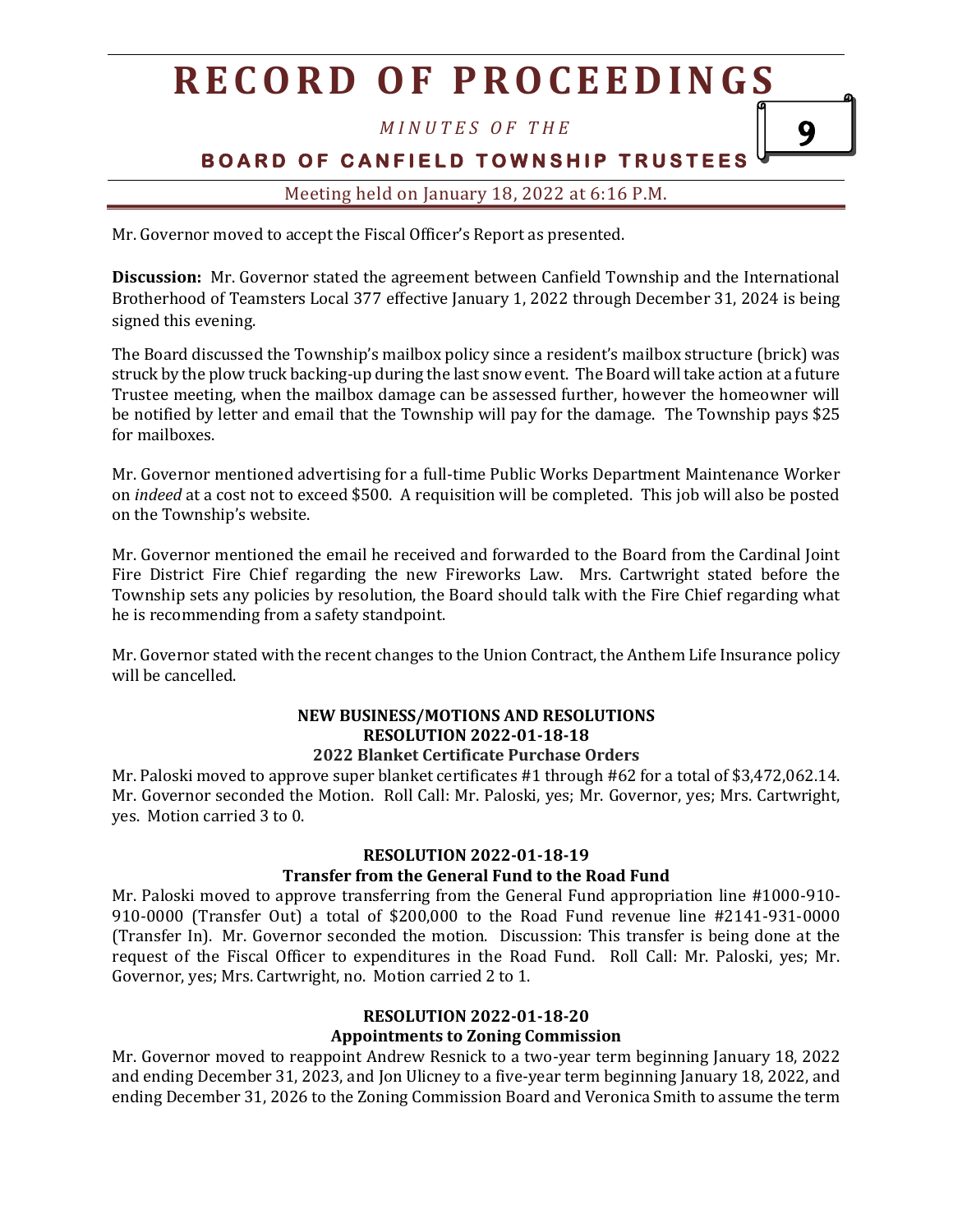10

*M I N U T E S O F T H E*

# **BOARD OF CANFIELD TOWNSHIP TRUSTEES**

Meeting held on January 18, 2022 at 6:16 P.M.

left vacant by Charlotte Rogers for a one -year term beginning January 18, 2022 and ending December 31, 2022. Mrs. Cartwright seconded the motion. Roll Call: Mr. Paloski, yes; Mr. Governor, yes; Mrs. Cartwright, yes. Motion carried 3 to 0.

#### **RESOLUTION 2022-01-18-21 Appointments to Zoning Board of Appeals**

Mr. Governor moved to appoint Beth Levine to a two-year term beginning January 18, 2022 and ending December 31, 2023, and Bob Yosay to a five-year term beginning January 18, 2022 and ending December 31, 2026 to the Zoning Board of Appeals and Don Schenker to serve as an alternate for a two-year term beginning January 18, 2022 and ending December 31, 2023. Beth Levine will move from the alternate position to assume the term left vacant by Cindy Williams. Mrs. Cartwright seconded the motion. Roll Call: Mr. Paloski, abstain; Mr. Governor, yes; Mrs. Cartwright, yes. Motion carried 2 to 0.

#### **RESOLUTION 2022-01-18-22**

#### **Appointment of a Township Resident to Cardinal Joint Fire District Board**

Mrs. Cartwright moved to appoint township resident Nikunj Patel as the resident representative to the Cardinal Joint Fire District Board of Trustees for a two-year term. Mr. Governor seconded the motion. Roll Call: Mr. Paloski, yes; Mr. Governor, yes; Mrs. Cartwright, yes. Motion carried 3 to 0.

### **RESOLUTION 2022-01-18-23 Warrants & Electronic Payments**

Mr. Paloski moved to authorize the payment of all the Township's outstanding obligations. Mr. Governor seconded the motion. Roll Call: Mr. Paloski, yes; Mr. Governor, yes; Mrs. Cartwright, yes. Motion carried 3 to 0.

#### **RESOLUTION 2022-01-18-24 Executive Session**

In accordance with ORC 121.22 Mr. Governor moved to adjourn into executive session at 8:36 pm specifically for exception: G (1) To consider the compensation of a public employee(s). Mrs. Cartwright seconded the motion. Roll Call: Mr. Paloski, yes; Mr. Governor, yes; Mrs. Cartwright, yes. Motion carried 3 to 0. The Board re-entered Public Session at 9:53pm.

**Trustee Comments:** Mrs. Cartwright stated that the Canfield Community JEDD Board meeting had been delayed.

**Next Meeting Date(s):** The Board will have regular meetings on January 25, 2022 at 6:00pm and February 8, 22 at 7:00pm. These meetings are scheduled to be in person at the Township Hall and will be advertised appropriately.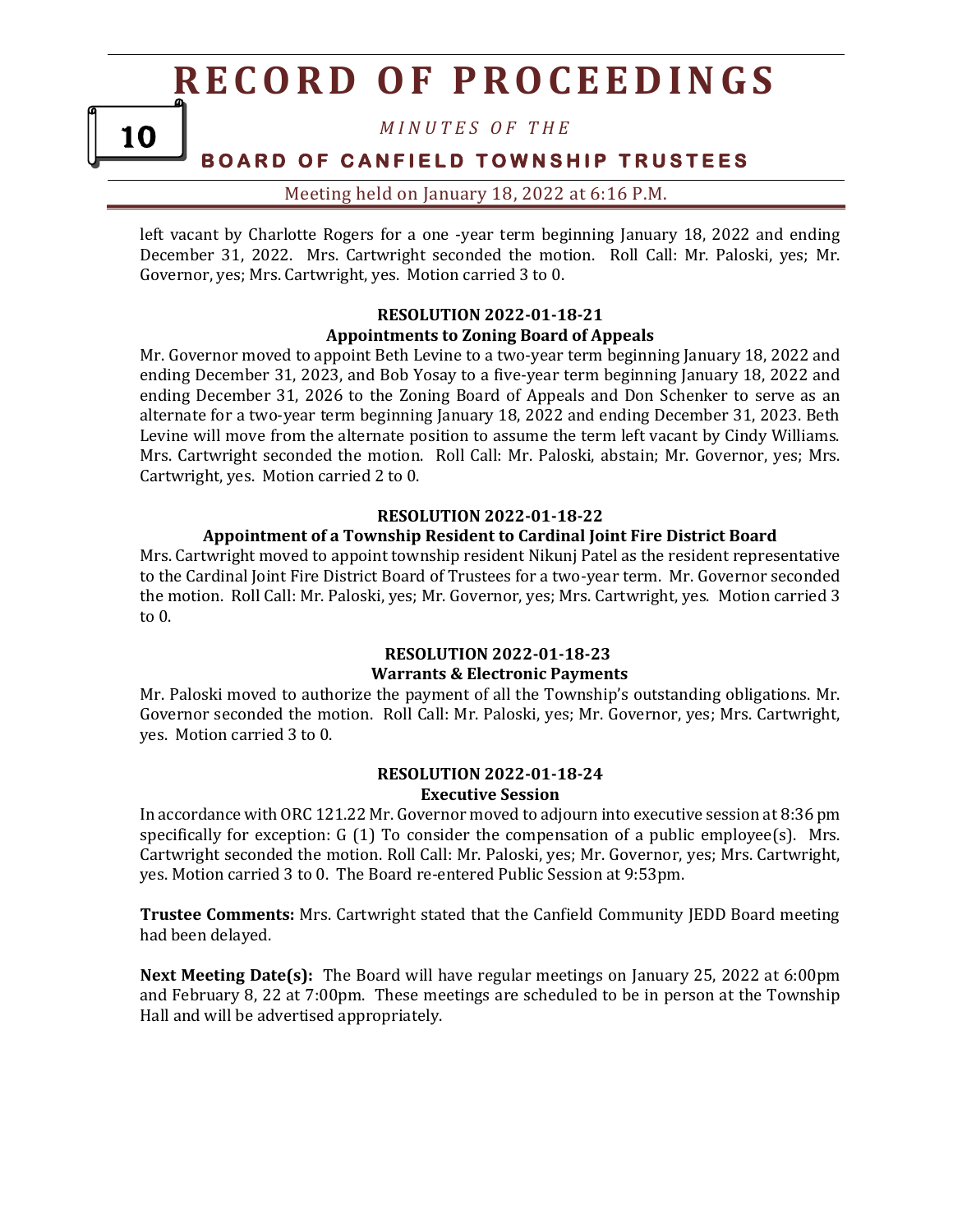*M I N U T E S O F T H E*

**BOARD OF CANFIELD TOWNSHIP TRUSTEES** 

Meeting held on January 18, 2022 at 6:16 P.M.

### **ADJOURNMENT:**

With no further business before the Board, Chairman Governor adjourned the meeting at 9:54pm.

\_\_\_\_\_\_\_\_\_\_\_\_\_\_\_\_\_\_\_\_\_\_\_\_\_\_\_\_\_\_\_\_\_\_\_\_\_\_\_\_\_\_ \_\_\_\_\_\_\_\_\_\_\_\_\_\_\_\_\_\_\_\_\_\_\_\_\_\_\_\_\_\_\_\_\_\_\_\_\_\_\_\_\_\_\_\_\_\_

Mr. Brian W. Governor, Chairman Mr. Joseph N. Paloski, Trustee

Mrs. Marie Izzo Cartwright, Vice-Chairman Mrs. Denise M. Joseph, Fiscal Officer

\_\_\_\_\_\_\_\_\_\_\_\_\_\_\_\_\_\_\_\_\_\_\_\_\_\_\_\_\_\_\_\_\_\_\_\_\_\_\_\_\_\_ \_\_\_\_\_\_\_\_\_\_\_\_\_\_\_\_\_\_\_\_\_\_\_\_\_\_\_\_\_\_\_\_\_\_\_\_\_\_\_\_\_\_\_\_\_\_

11

Minutes prepared by: Cindy Williams *Administrative Assistant to the Board of Trustees*